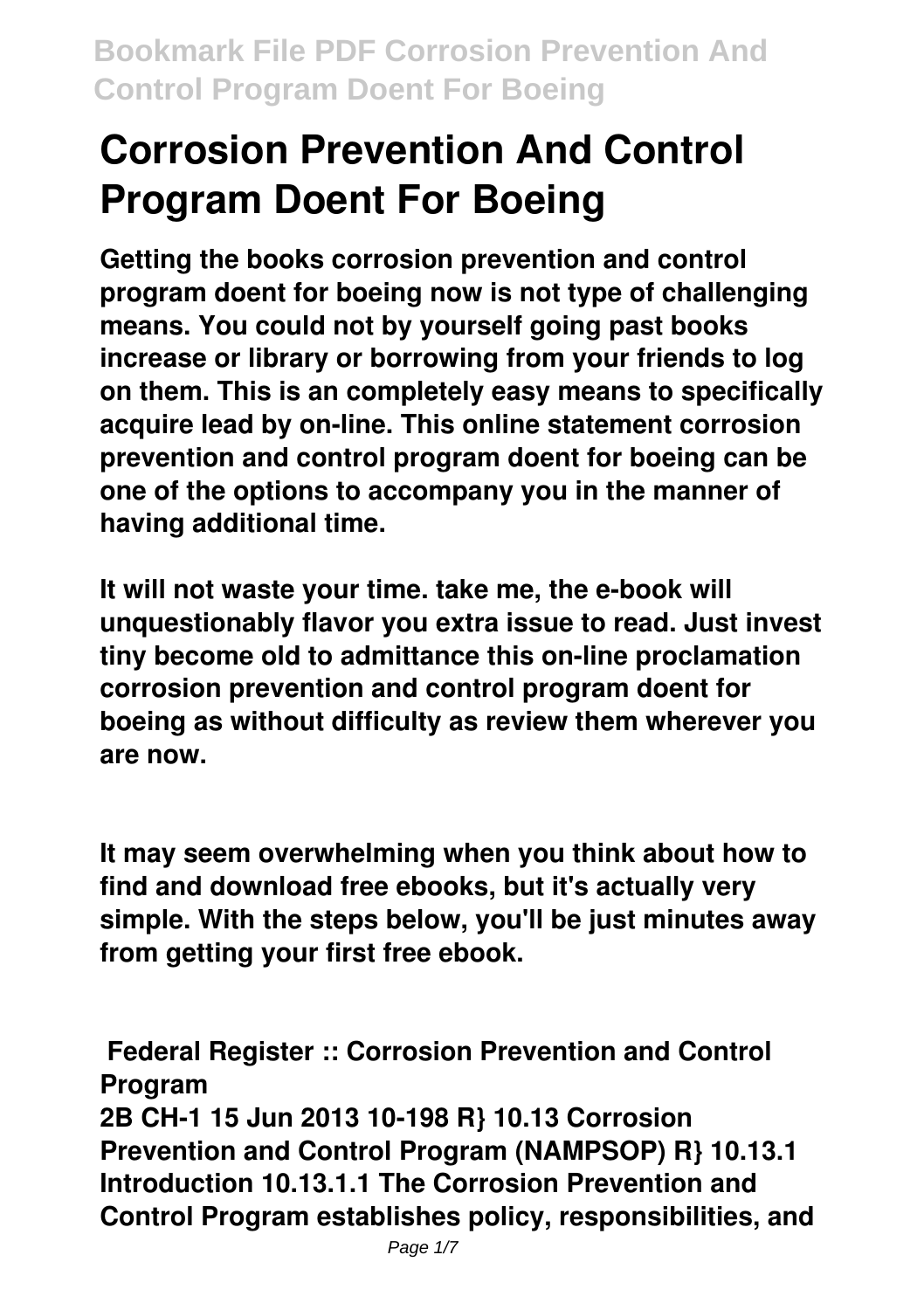**requirements to minimize corrosion damage to aircraft, engines, components, and SE, and provides direction for emergency reclamation.**

**Corrosion Prevention And Control Program Corrosion Prevention and Control Programs Type Order Cancellation Notes AFS Cancellation Memo Attached Date Cancelled November 08, 2018 Date Issued November 29, 1993 Responsible Office AFS-330 Access Restriction Public Description**

#### **CPAC**

**Corrosion TIM. Local. Lodging < > UPCOMING EVENTS. Leading the Air Force in improving combat capability - greater operational reliability, safety and effectiveness - through corrosion prevention and control. We provide direct technical and engineering assistance to customers across the Air Force.**

**Corrosion Prevention and Control - AcqNotes Requirement for Corrosion Prevention and Control Program Study . October 2016 . Final Report . This document is available to the U.S. public . through the National Technical Information . Services (NTIS), Springfield, Virginia 22161. This document is also available from the . Federal Aviation Administration William J. Hughes**

**Army Corrosion Prevention and Control (CPC) Program for ...**

**The commenters, while generally supportive of the need for a systematic approach to corrosion prevention and control, questioned the need for the rulemaking because** Page 2/7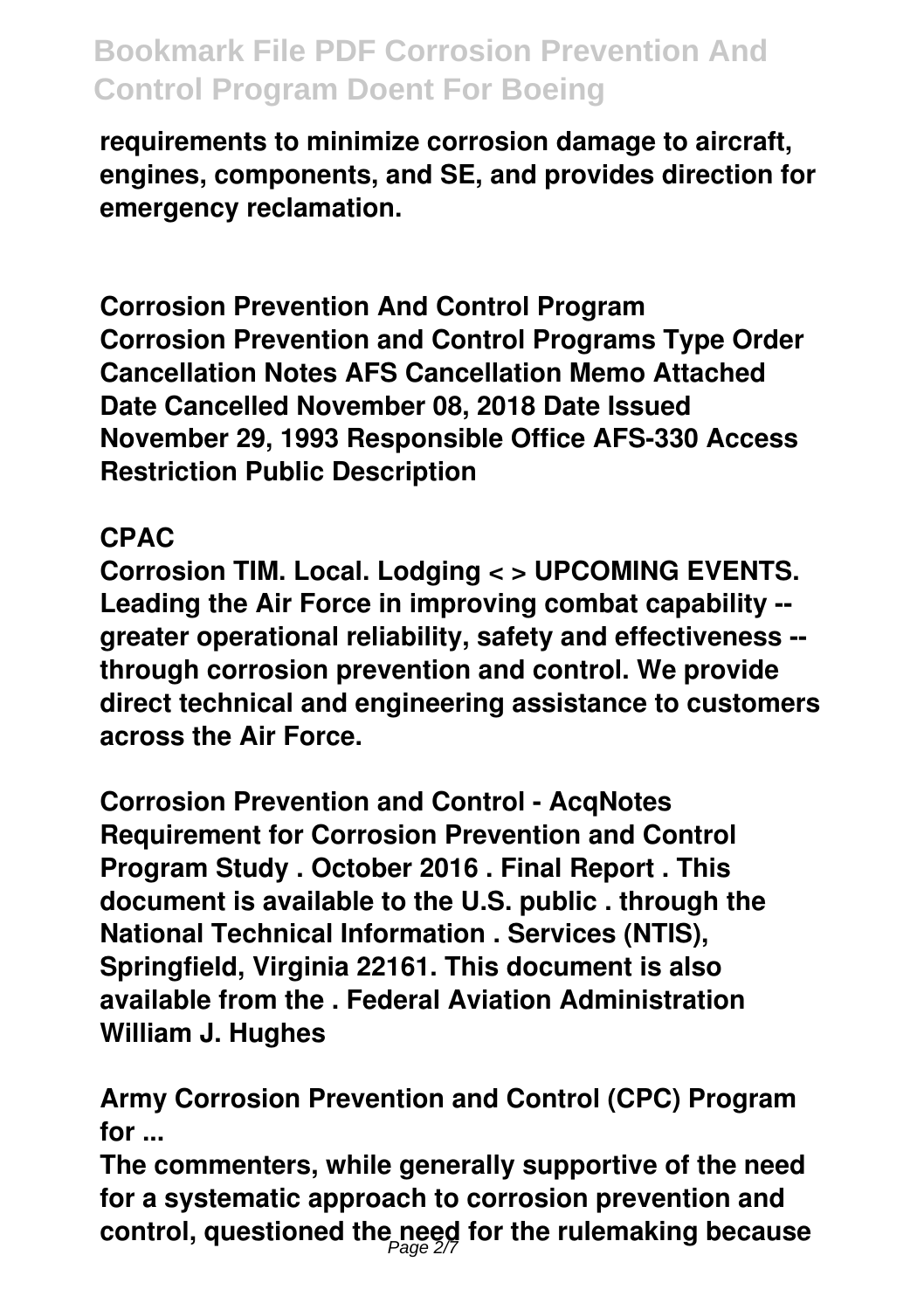**of the progress they have made in adopting CPCPs. The commenters said current maintenance programs already include CPCP inspections required by AD or as part of an MSG-3 program.**

**Maintenance of Supplies and Equipment Corrosion Prevention ...**

**This tool was developed by the CPAC Program Management Office to provide support to the using units in the management of a Corrosion Prevention and Control Program. Comments or recommendations for improvement may be provided to CPAC. After completing the download above, Then open the database that ...**

**William J. Hughes Technical Center Atlantic City ... A Corrosion Prevention and Control (CPC) Plan should be prepared as early in a program as possible and updated through the life of the system. The Plan should define the CPC requirements and include goals and metrics of the program. For example, metrics may be in terms of dollars, non-mission capable rates, or maintenance manhours. ...**

**Corrosion Prevention & Control - AcqNotes 10-5-2: Document corrosion prevention and control in program documentation: Identify requirements for corrosion prevention and control in accordance with current guidance. Identify system operational use requirements and related design features impacted by and having an impact on corrosion prevention and control.**

**Federal Register :: Corrosion Prevention and Control Program** Page 3/7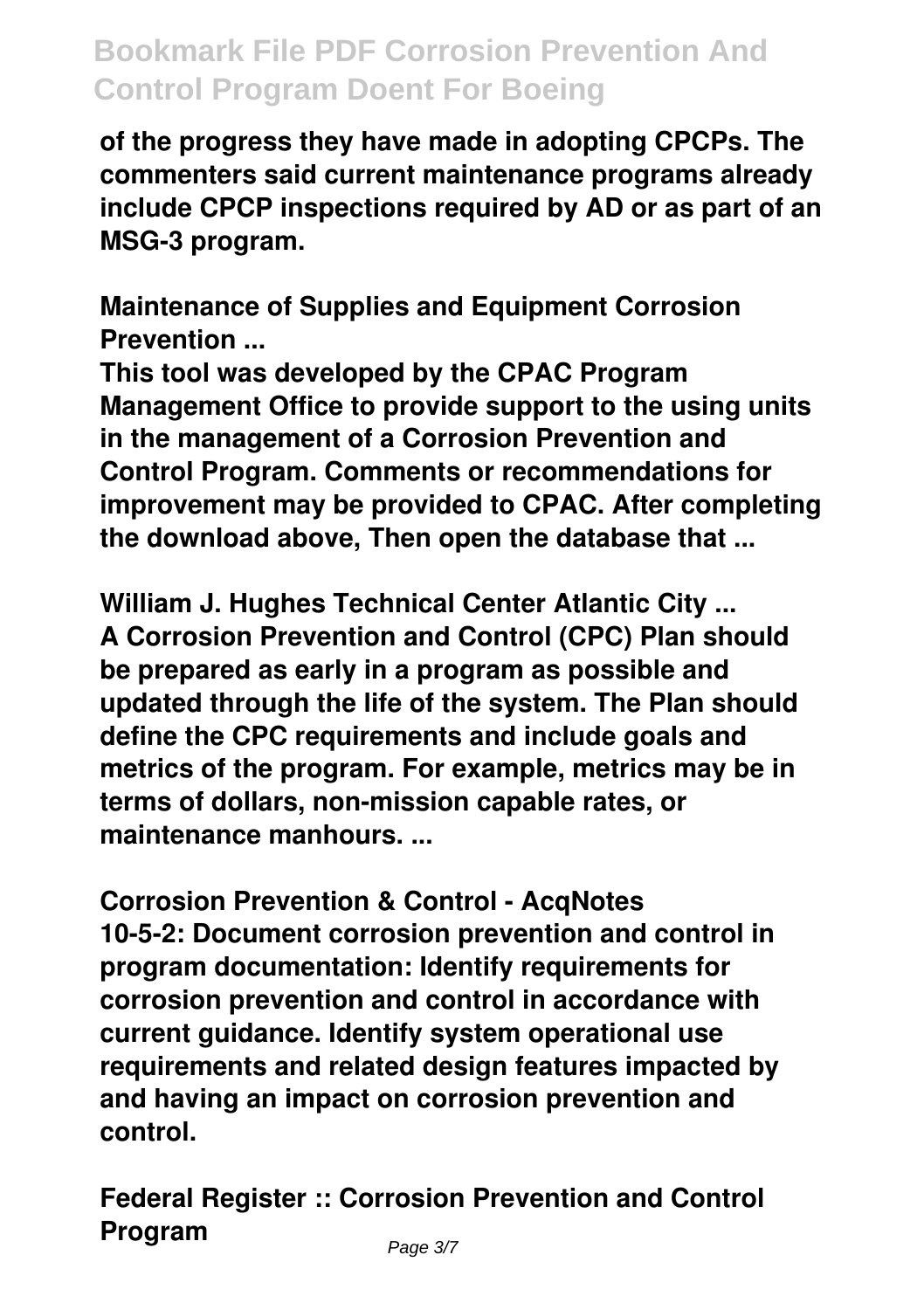**Corrosion assessments are completed, at a minimum, annually to determine the level of corrective actions necessary to return the equipment back to like new or functional condition. The following corrosion category codes (Reference Table 1-1) are used in identifying corrosion prevention and control program requirements: Table 1-1.**

**Army Corrosion Prevention and Control Program: What is the ...**

**Corrosion Prevention & Control (CPC) Management eCourse. CPC planning is the most efficient method for effectively addressing and reducing the impact of corrosion at every stage of a product or facility's lifecycle.**

**Corrosion Prevention and Control Program (NAMPSOP ... Corrosion Prevention and Control: A Program Management Guide for Selecting Materials September, 2006 v Preface This handbook was produced by the Advanced Materials, Manufacturing, and Testing Information Analysis Center (AMMTIAC), and presents a metallic materials selection guide for program managers to**

**8300.12 - Corrosion Prevention and Control Programs ... effective Corrosion Prevention and Control program is vital to successful unit operations and their support for ground and air operations and the commanders on the battlefield. The Department of Defense (DoD) recognizes that Corrosion Prevention and Control (CPC) planning**

**Home [www.afcpo.com] Corrosion Prevention and Control for Army Materiel This** Page 4/7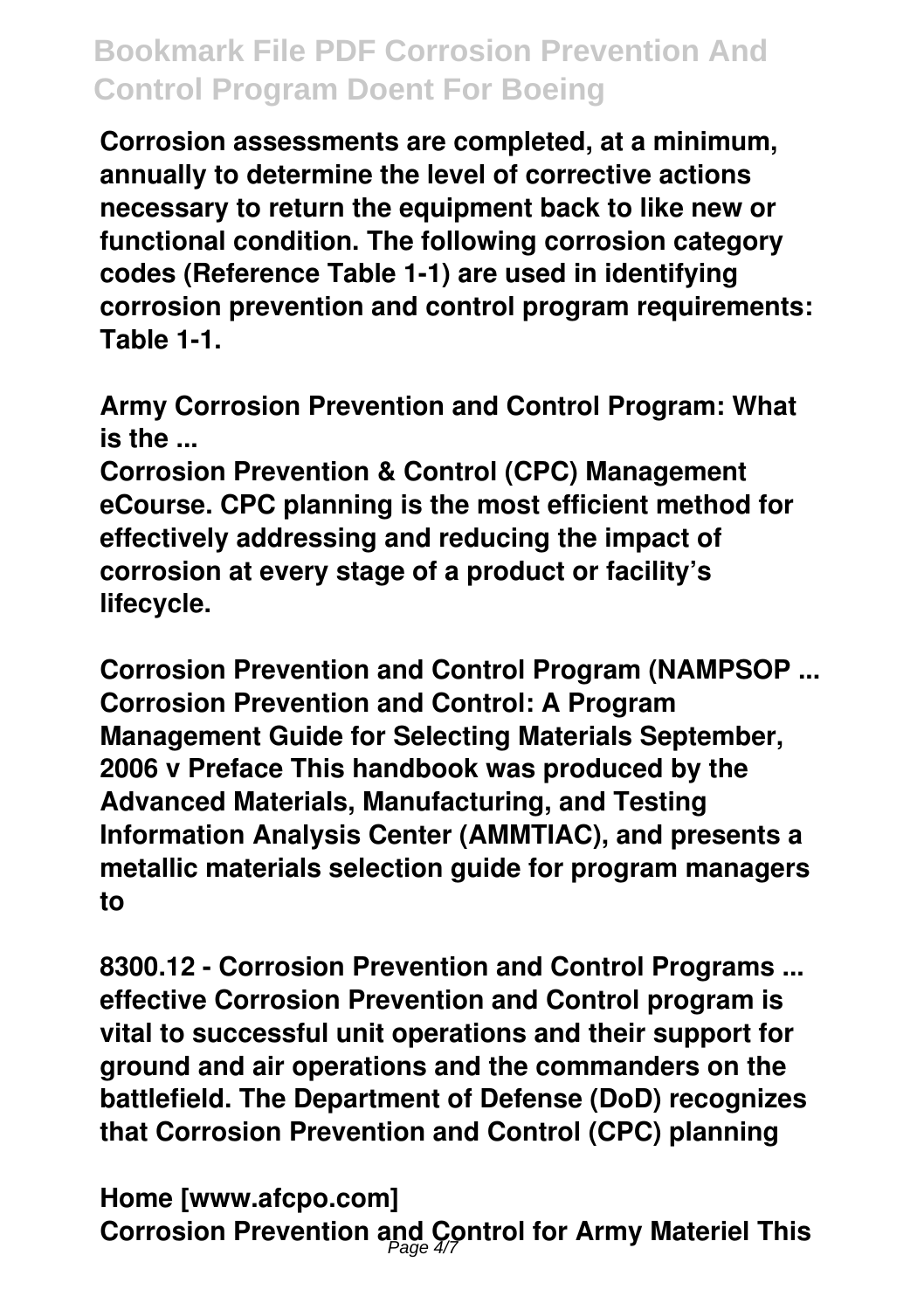**major revision, dated 19 March 2014--o Change the title from Army Corrosion Prevention and Control Program to Corrosion Prevention and Control for Army Materiel (cover). o Assigns the Assistant Secretary of the Army (Acquisitions, Logistics, and**

#### **CPAC Management Tools**

**This order establishes the criteria and requirements for approval and surveillance of Corrosion Prevention and Control Programs (CPCP), as directed by Airworthiness Directives (AD). The CPCP's are both complex and technically demanding for the responsible Federal Aviation Administration (FAA) officials.**

### **MCO 4790.18B CORROSION PREVENTION AND CONTROL (CPAC) PROGRAM**

**Army Corrosion Prevention and Control (CPC) Program for Facilities and Infrastructure. Dr. Craig E. College. Deputy Assistant Chief of Staff for Installation Management (DACSIM)**

#### **U.S. DEPARTMENT OF TRANSPORTATION**

**MCO 4790.18B 16 Jul 04 1 Corrosion Prevention Products and Materials Program (CPPMP). This Program will approve Marine Corps corrosion prevention products, techniques, and materials for**

**Corrosion Prevention and Control - dau.edu corrosion prevention and control. DoD Directive 5000.1 , The Defense Acquisition System, states that corrosion prevention control and mitigation will be considered during life-cycle cost trade -offs. Operational capabilities such as readiness, reliability, sustainability, safety, etc.** are already considered critical for an effective system